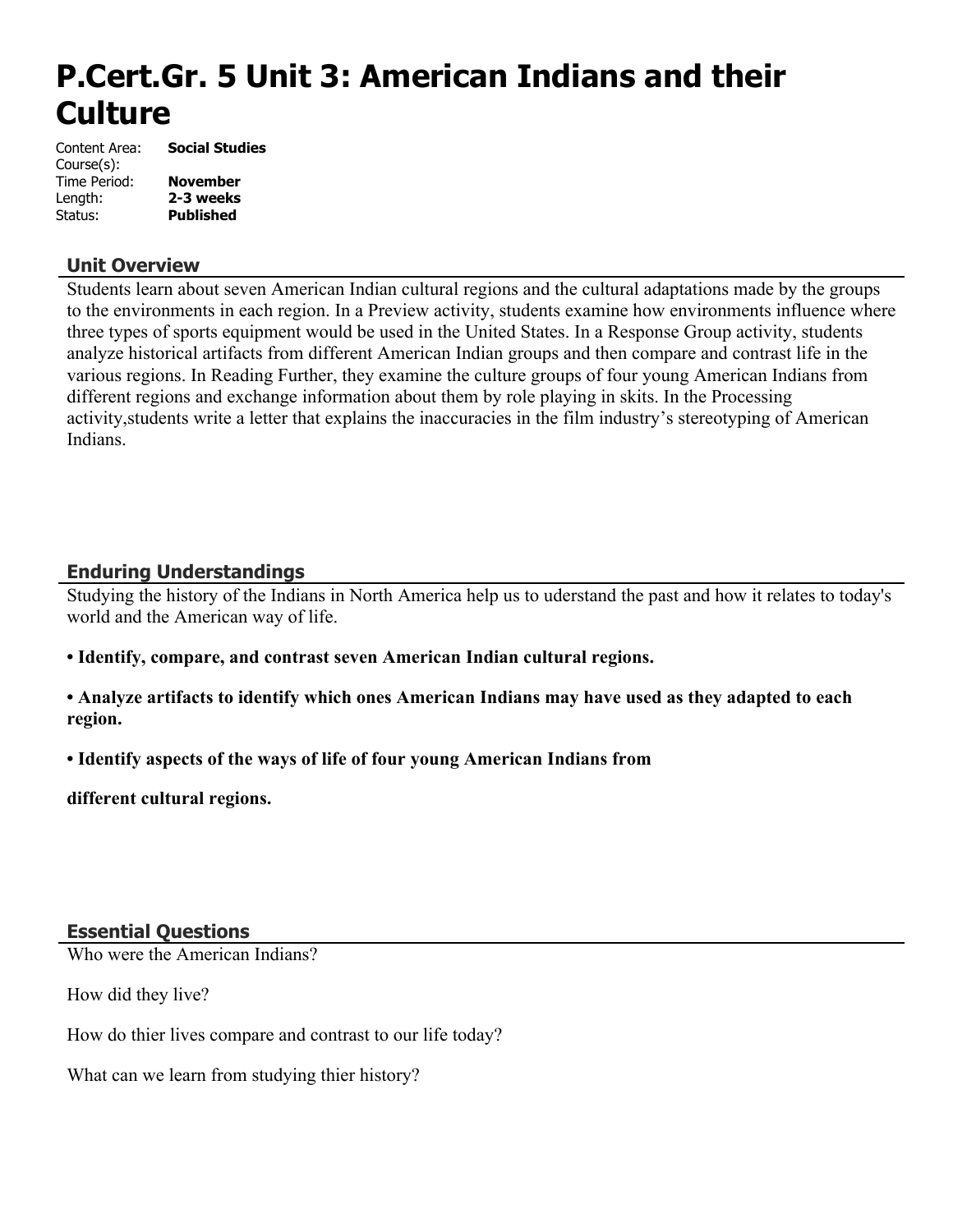### **Instructional Strategies & Learning Activities**

Day  $1$ Mat.: Interactive notebook packet , transparency 3A Suggested time: 25 minutes 1 Connecting to Prior Knowledge: To help students understand how the environment affects their lives, discuss types of sports equipment that most students are familiar with. Assess: map and key Day 2 Building Background Knowledge: Introduce the concept of cultural regions. Mat.: presentation of chapter 3, transparency 3A • Developing Vocabulary: Introduce key social studies terms—culture, nomadic, cultural region, artifact, mesa, gorge and government. Assess: discussion, vocab. words Day 3 & 4 \_\_\_\_\_\_\_\_\_\_\_\_\_\_\_\_Response Group Mat.: Student handout 3 A Suggested time: 30 minutes Phase 1: Analyzing Information Assess: answers in interactive packet Day 5,6, & 7 Mat.: packet, poster board Obj.: analyze a tribe and its functions Assess: poster/presentation Day 8 & 9 Processing Mat.: Suggested time: 35 minutes 1 Have students write a persuasive letter Assess: letter Day 10 \_\_\_\_\_\_\_\_\_\_\_\_\_\_\_\_ mat.: chapter 3 test – open book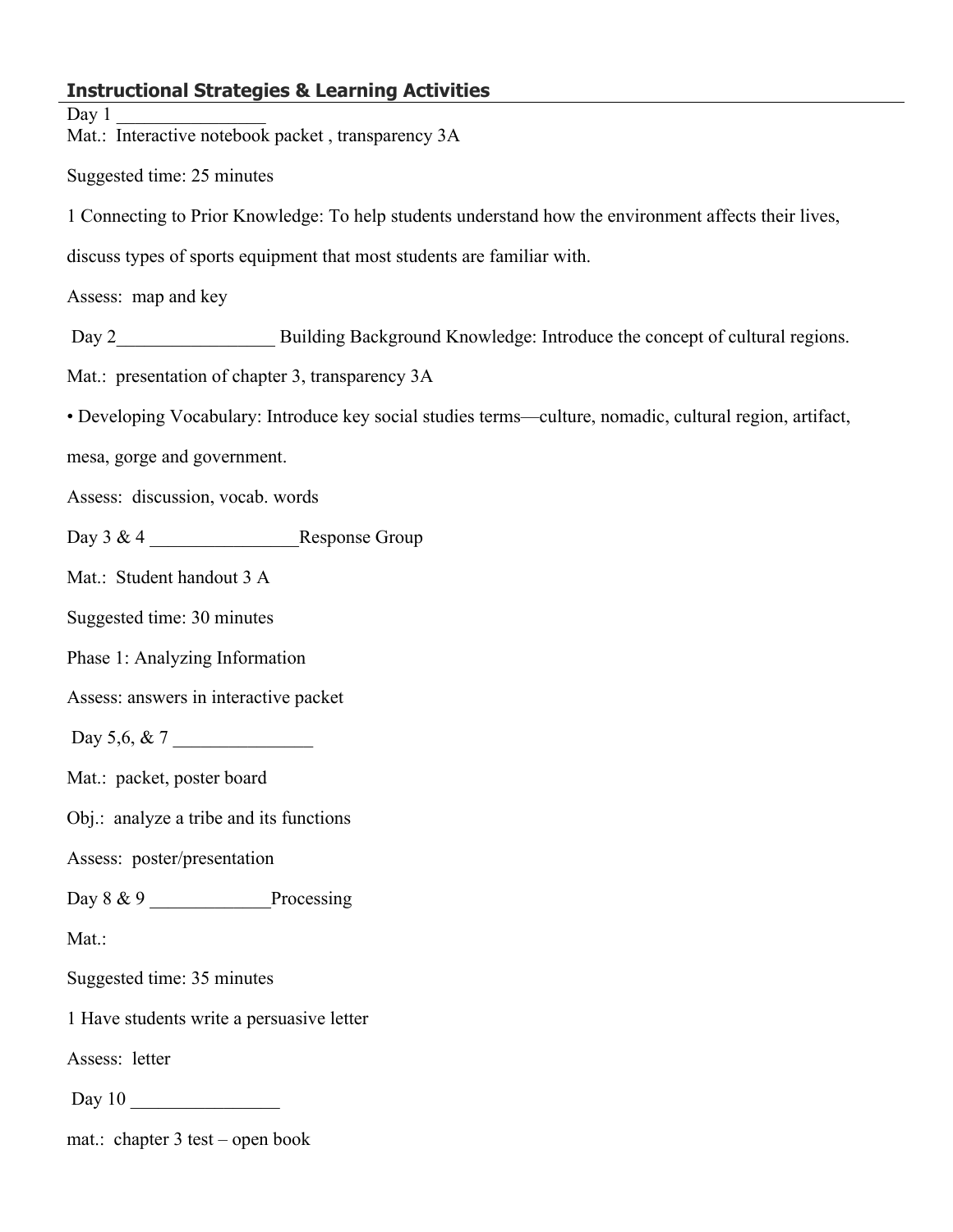Proc.:

1. administer test

Assess: test

#### **Integration of 21st Century Themes and Career Exploration**

Students meet these standards through collaboration and designing.

| CRP.K-12.CRP5.1 | Career-ready individuals understand the interrelated nature of their actions and regularly<br>make decisions that positively impact and/or mitigate negative impact on other people,<br>organization, and the environment. They are aware of and utilize new technologies,<br>understandings, procedures, materials, and regulations affecting the nature of their work<br>as it relates to the impact on the social condition, the environment and the profitability of<br>the organization.                                                                                                                                                                                     |
|-----------------|-----------------------------------------------------------------------------------------------------------------------------------------------------------------------------------------------------------------------------------------------------------------------------------------------------------------------------------------------------------------------------------------------------------------------------------------------------------------------------------------------------------------------------------------------------------------------------------------------------------------------------------------------------------------------------------|
| CRP.K-12.CRP1.1 | Career-ready individuals understand the obligations and responsibilities of being a<br>member of a community, and they demonstrate this understanding every day through<br>their interactions with others. They are conscientious of the impacts of their decisions on<br>others and the environment around them. They think about the near-term and long-term<br>consequences of their actions and seek to act in ways that contribute to the betterment of<br>their teams, families, community and workplace. They are reliable and consistent in going<br>beyond the minimum expectation and in participating in activities that serve the greater<br>good.                    |
| CRP.K-12.CRP8.1 | Career-ready individuals readily recognize problems in the workplace, understand the<br>nature of the problem, and devise effective plans to solve the problem. They are aware of<br>problems when they occur and take action quickly to address the problem; they<br>thoughtfully investigate the root cause of the problem prior to introducing solutions. They<br>carefully consider the options to solve the problem. Once a solution is agreed upon, they<br>follow through to ensure the problem is solved, whether through their own actions or the<br>actions of others.                                                                                                  |
| CRP.K-12.CRP4.1 | Career-ready individuals communicate thoughts, ideas, and action plans with clarity,<br>whether using written, verbal, and/or visual methods. They communicate in the workplace<br>with clarity and purpose to make maximum use of their own and others' time. They are<br>excellent writers; they master conventions, word choice, and organization, and use<br>effective tone and presentation skills to articulate ideas. They are skilled at interacting<br>with others; they are active listeners and speak clearly and with purpose. Career-ready<br>individuals think about the audience for their communication and prepare accordingly to<br>ensure the desired outcome. |

# **Technology Integration**

Students use technology to research artifacts and design information about tribes.

| TECH.8.1.5.A.CS1 | Understand and use technology systems                                                                                             |
|------------------|-----------------------------------------------------------------------------------------------------------------------------------|
| TECH.8.1.5.A     | Technology Operations and Concepts: Students demonstrate a sound understanding of<br>technology concepts, systems and operations. |
| TECH.8.1.5.A.1   | Select and use the appropriate digital tools and resources to accomplish a variety of tasks                                       |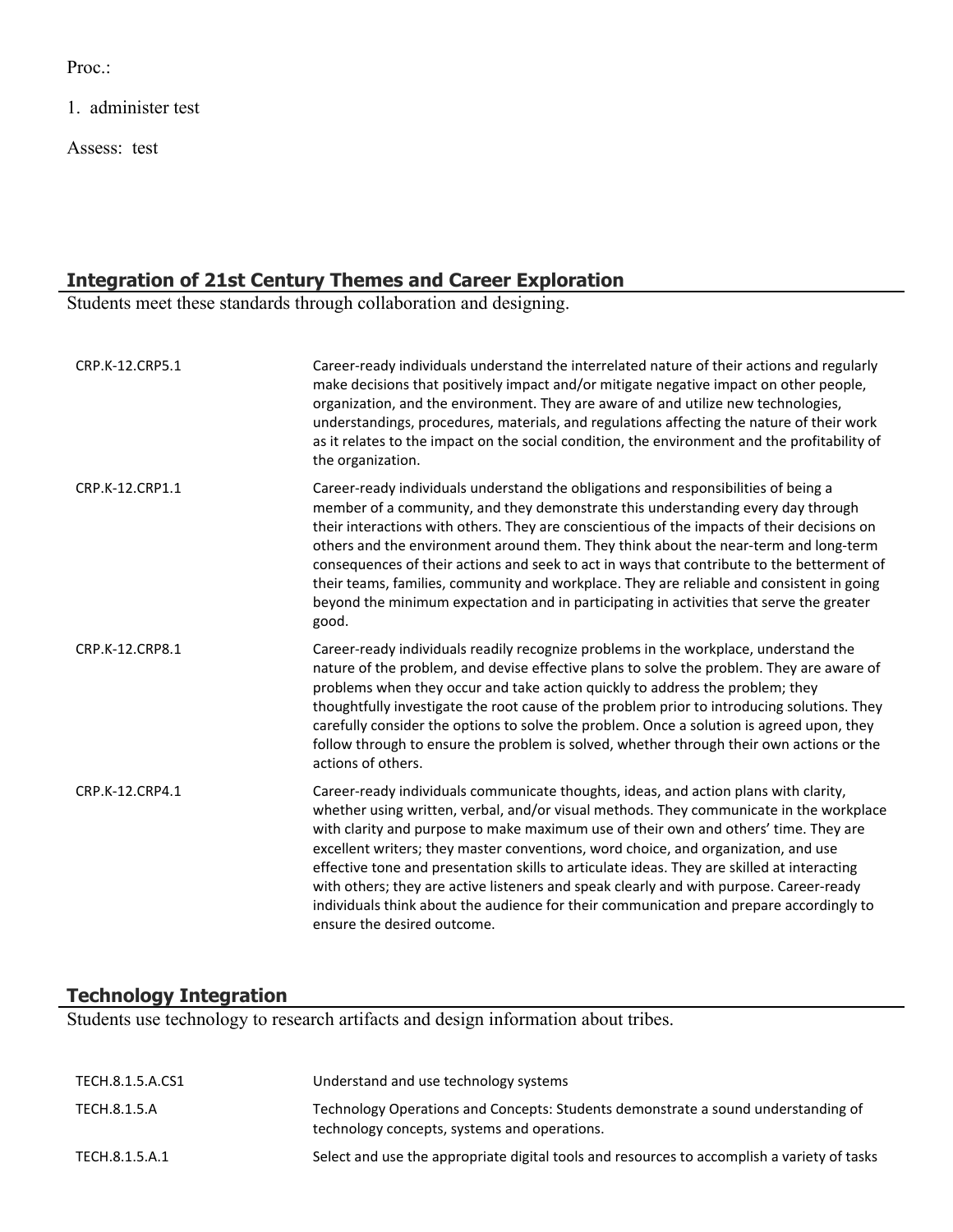## **Interdisciplinary Connections**

Students need to use their language arts, technology, and artistic skills.

| LA.5.CCSS.ELA-Literacy.W.5.1  | Write opinion pieces on topics or texts, supporting a point of view with reasons and<br>information.                                                                      |
|-------------------------------|---------------------------------------------------------------------------------------------------------------------------------------------------------------------------|
| LA.5.CCSS.ELA-Literacy.L.5.3  | Use knowledge of language and its conventions when writing, speaking, reading, or<br>listening.                                                                           |
| LA.5.CCSS.ELA-Literacy.L.5.4  | Determine or clarify the meaning of unknown and multiple-meaning words and phrases<br>based on grade 5 reading and content, choosing flexibly from a range of strategies. |
| LA.5.CCSS.ELA-Literacy.RL.5.3 | Compare and contrast two or more characters, settings, or events in a story or drama,<br>drawing on specific details in the text (e.g., how characters interact).         |
| LA.5.CCSS.ELA-Literacy.RL.5.4 | Determine the meaning of words and phrases as they are used in a text, including<br>figurative language such as metaphors and similes.                                    |

## **Differentiation**

- Understand that gifted students, just like all students, come to school to learn and be challenged.
- Pre-assess your students. Find out their areas of strength as well as those areas you may need to address before students move on.
- Consider grouping gifted students together for at least part of the school day.
- Plan for differentiation. Consider pre-assessments, extension activities, and compacting the curriculum.
- Use phrases like "You've shown you don't need more practice" or "You need more practice" instead of words like "qualify" or "eligible" when referring to extension work.
- Encourage high-ability students to take on challenges. Because they're often used to getting good grades, gifted students may be risk averse.
- **Definitions of Differentiation Components**:
	- $\circ$  Content the specific information that is to be taught in the lesson/unit/course of instruction.
	- o Process how the student will acquire the content information.
	- o Product how the student will demonstrate understanding of the content.
	- o Learning Environment the environment where learning is taking place including physical location and/or student grouping

#### **Differentiation occurring in this unit:**

Selected grouping

Graphic organizers

Enrichment: Give more than required examples

**Discussion**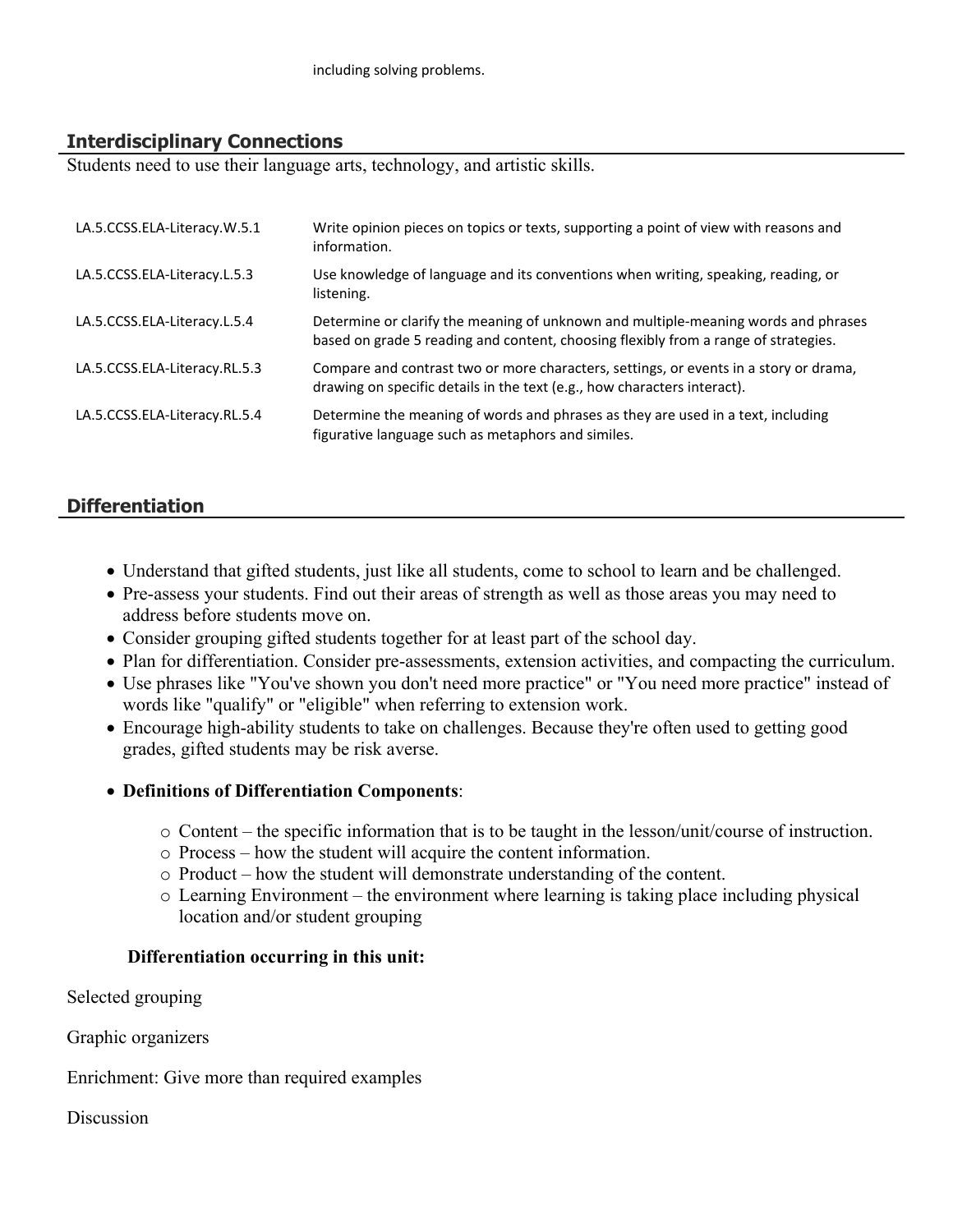# **Modifications & Accommodations**

IEP accommodations

Selected groups

# **Benchmark Assessments**

tests

## **Formative Assessments**

discussion

worksheets

presentations

#### **Summative Assessments**

Final projects

Final test

# **Instructional Materials**

See information imbedded into the lesson plans above.

### **Standards**